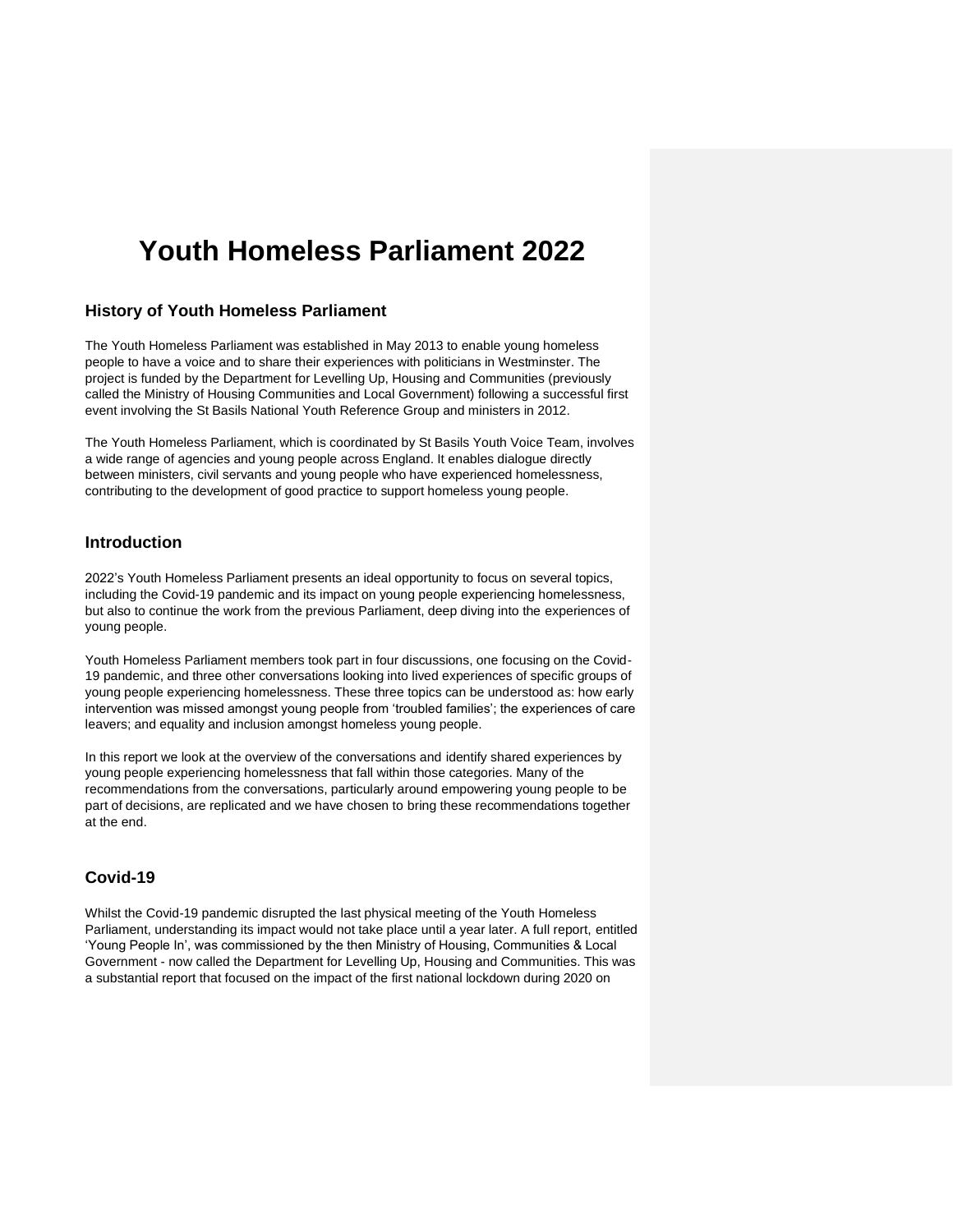young people who were homeless and came in as a result of the Government's 'Everyone In' program across the West Midlands. However, with subsequent local lockdowns and a second national lockdown, Youth Homeless Parliament members were asked to think about their worries and concerns of the pandemic and the future.

Taking place through digital platforms, Youth Homeless Parliament members spoke about their concerns around getting access to the right information, particularly in an era of 'fake news' and misinformation. Members also spoke about how the pandemic would worsen existing issues for young people experiencing homelessness, with job losses and future job insecurities, increases in bills and food poverty, particularly with stigma around young people accessing food banks. The increase in mental health problems as a result of significant periods of isolation during formative years, particularly for those young people without family or support networks, loss of social skills and increasing difficulty accessing counselling and therapy were also issues that were often mentioned.

## **'Troubled families'- missed early intervention**

Young people who grew up in households identified as 'troubled families' spoke about how there were a catalogue of missed opportunities, even before they became homeless, where early intervention could have made an enormous difference. These young people spoke about how early warning signs of problems were often missed or, if they were noticed, agencies who should've helped did not do so.

Some young people had better experiences but found that, despite the involvement of social services, they were only concerned once the danger was 'immediate', mediation was suggested but never arranged, or interventions did not result in any meaningful or useful resolutions. This left young people living in these 'troubled families' feeling neglected once again; first by their families and second by the authorities, leaving them to feel left behind and discarded by the system.

The impact of poor mental health, worsened by a chaotic home-life, was something that young people in 'troubled families' said was often left unresolved. Outbursts and reactions because of grueling family circumstances were often the focus and the blame placed on the young person, rather than exploring why they were behaving like this in the first place. Young people spoke about a lack of compassion amongst social workers and support staff and a failure to engage with the needs of the individual young person and listen to them and their family.

# **Care leavers**

The conversation amongst Youth Homeless Parliament members who were also care leavers looked at what problems they had faced and how this might be prevented by other young people exiting the care system.

**Commented [GU1]:** Do you mean last YHP or this one?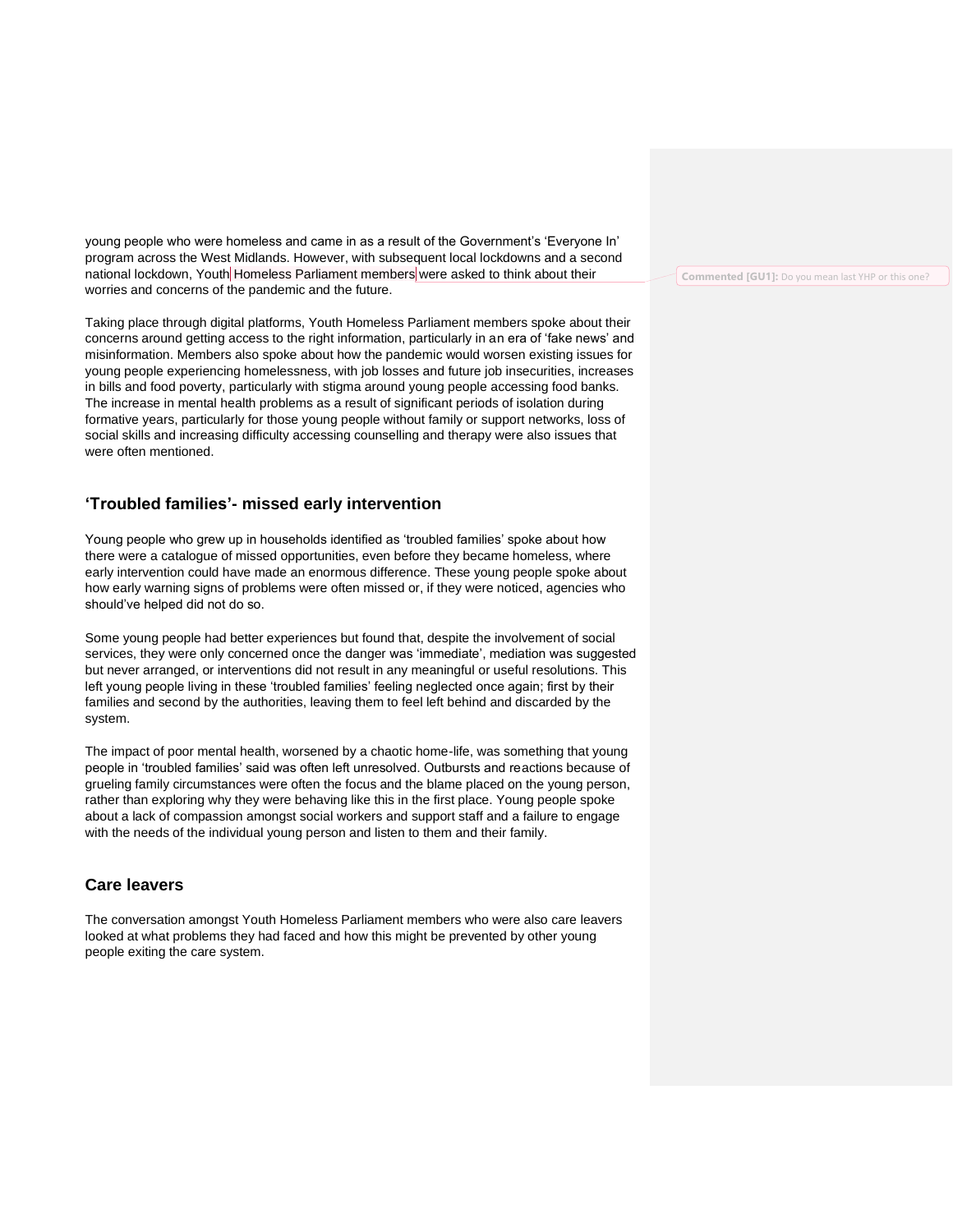Young care leavers felt there was a lack of communication, where young people are told what to do rather than being empowered and informed of their rights. This was compounded by placements that young people felt were not best suited to them, particularly around differing culture and family dynamics which led to conflict.

Without a named professional to support them, young people often felt unsupported and suspicious of support workers who, they felt, made judgements based on their files rather than speaking to the young people themselves.

The lack of support given to help with day-to-day living left young people feeling powerless and having to rely and depend on others. This was made worse when there was no housing offer or plan for after they left care and resulted in them going into homeless services. Rather than feel like a step forward into adulthood, this made care leavers feel like they were taking a step backwards.

# **Equality and inclusion: LGBTQ+, female, disabled, and/or Black, Asian, and minority ethnic**

The final discussion explored the challenges by young people who were LGBTQ+, female, disabled, Black, Asian, or minority ethnic, or a combination of these characteristics. Whilst each group had their own individual challenges, there were similar issues around feelings of isolation, and a lack of understanding. Rather than take the time to listen and understand, young people felt staff shied away from difficult conversations around ethnicity, culture, gender, sexuality or disability. This had a negative impact on young people's mental health, which young people felt they already lacked sufficient support for.

#### LGBTQ+

For a lot of young people who experienced homelessness and identified as LGBTQ+, there was a feeling and fear of being judged and rejected for their sexual orientation or gender identity, which had a massive impact on their mental health.

There are also problems for young people who were comfortable in their LGBTQ+ status but concerned that some of the housing options were in areas and amongst communities who are not accepting of people with different sexual orientations and gender identities. But for other young people, having to 'come out' again in an unfamiliar environment to strangers risked retraumatising them, with some young people choosing instead to hide this side of themselves.

#### Women

Young women who experienced homelessness spoke around fear of sexual violence. This was a constant worry and not only present during times when they had nowhere to sleep and were on the streets, but that older women experiencing homelessness had cautioned them about their safety in homeless shelters.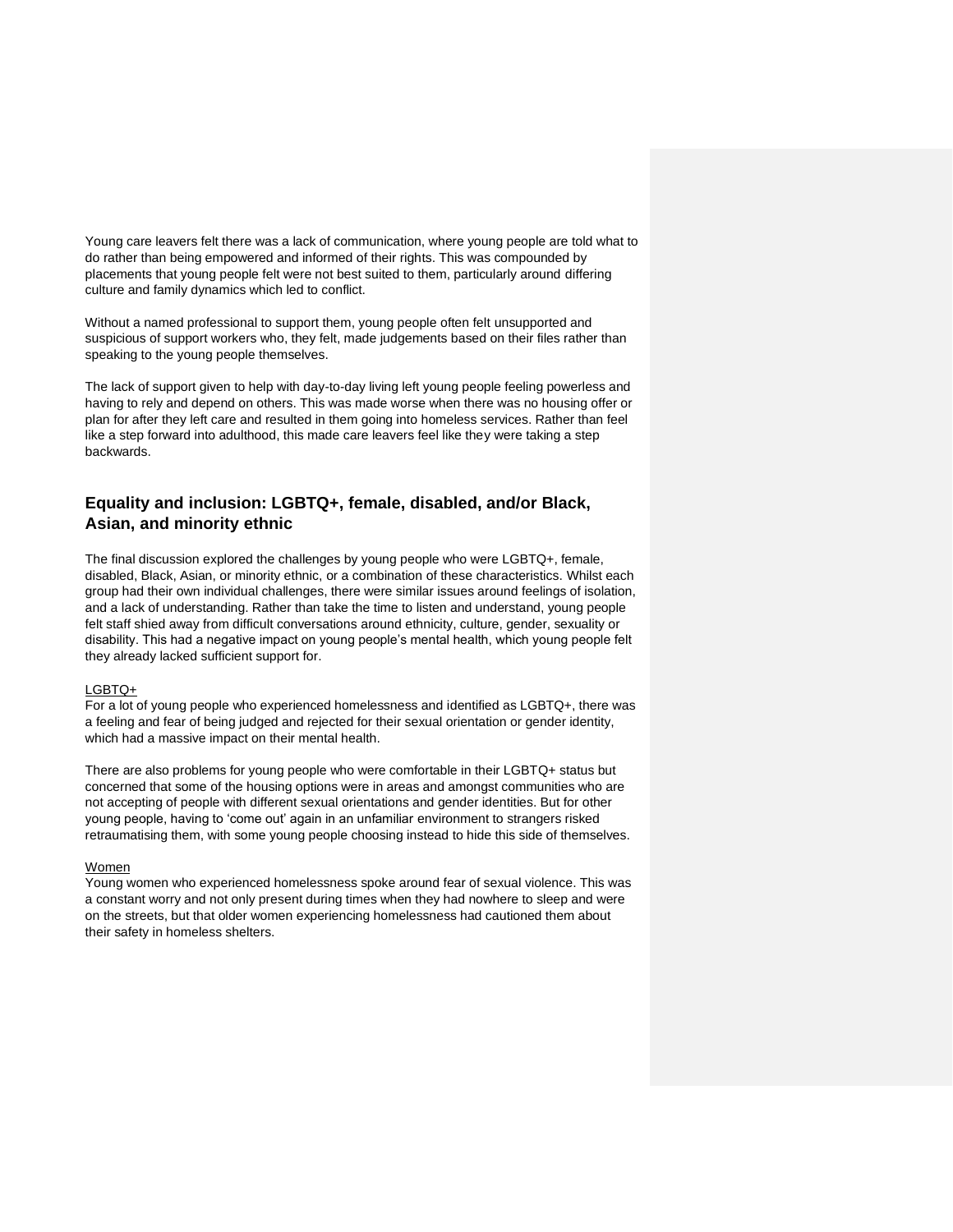Young women who were pregnant or single parents had added issues in accessing appropriate services, especially healthcare and accommodation, whilst juggling the demands of motherhood and effects of pregnancy.

#### BAME

Young people felt that there was a lack of understanding from both their own communities but also staff at supported housing projects, which led to them feeling unsafe, abandoned, afraid, and alone. This lack of cultural understanding also meant that proper attention was not paid to placing young people from different religious backgrounds in the same shared accommodation, which led to problems.

#### Disabled

For young people who are disabled, the problem of inappropriate housing was often amplified further. Housing often did not meet their needs, particularly in terms of mobility requirements, or was further away and incurred added costs because of inaccessible transport, putting more of a financial burden on those young people.

### **Key themes and recommendations**

Across all the discussions as part of the 2022 Youth Homeless Parliament there were several recurring issues and subsequent solutions to overcome these barriers.

Education was a key area, where better training for staff on understanding experiences that differ from their own would allow them to understand young people better and have more compassion. This was particularly mentioned by young people who came from different religious or cultural backgrounds or are part of the LGBTQ+ community. Youth Homeless Parliament members also felt that schools and colleges should also look to better understand what life is like for young people in the care system and the impact this can have on their lives.

They also felt that if schools were better able to spot the early warning signs of potential homelessness, then they may be able to work with other organisations to prevent young people from becoming homeless in the first place. This need to improve early interventions is something that could make a real difference, by making sure families experiencing problems have prompt access to talking therapies, counselling and family therapy. Young people felt approaches that centered on wellbeing, such as respite care to give young people and their families a break, would have a real impact in deescalating tensions and allow families to work through issues. But it was important to listen to the young people and their families as to what approaches would work for their individual circumstances.

Youth Homeless Parliament members did not feel that it was just institutions like schools and youth services that needed better educating. By teaching young people about LGBTQ+ identities, and around subjects on managing conflict, they would have more resilience and understanding of themselves. Young people needed to be taught what good mental wellbeing looks like, what signs to look out for if they were worried about their own mental health, but also what typical family dynamics and healthy relationships look like. This would allow them to ask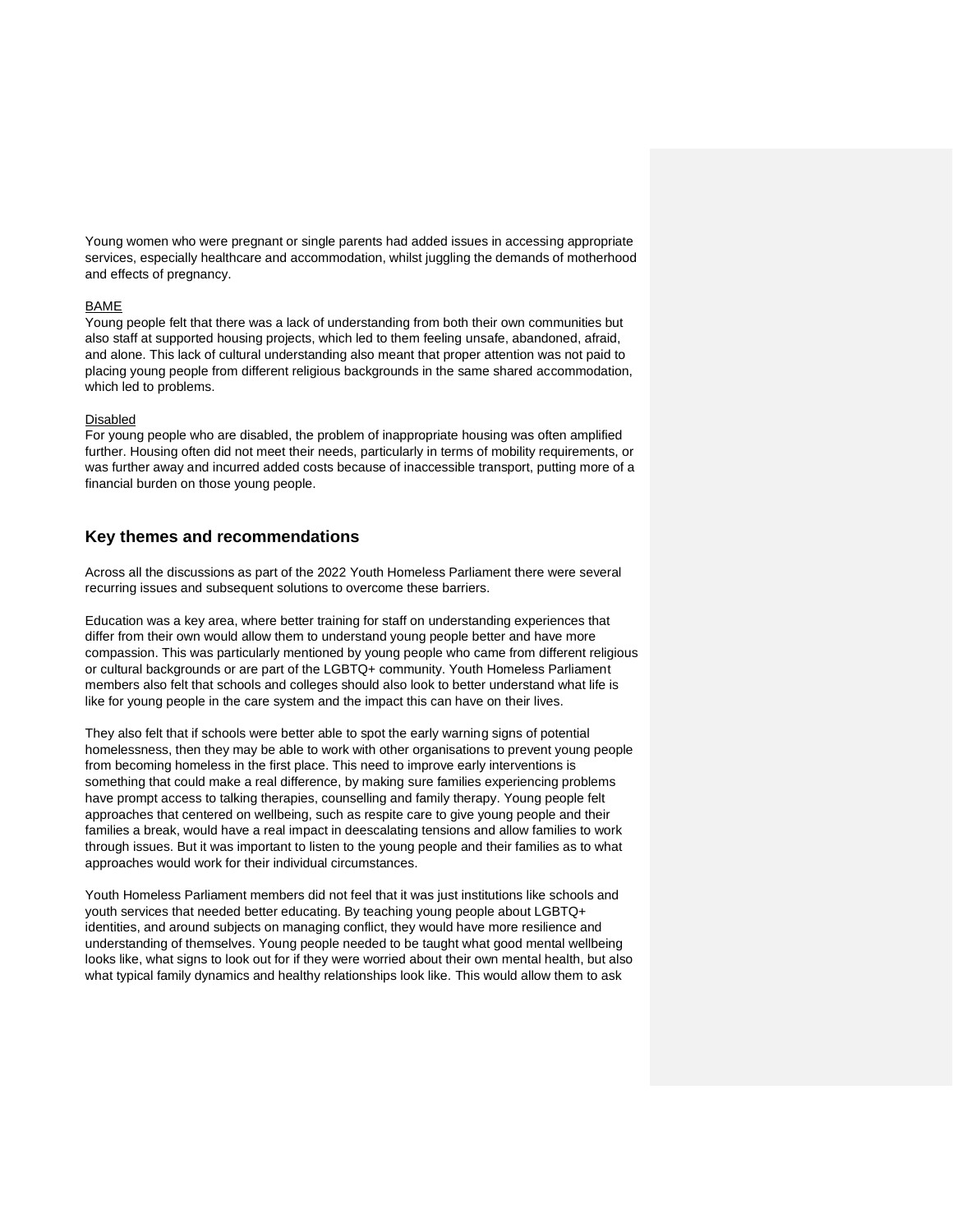for help if situations were not right. By picking up issues earlier, young people felt that there might be time to resolve situations before they led to homelessness.

Where young people do find themselves homeless, an approach where there is proper consideration given to the young person's needs and not a one size fits all method would lead to better outcomes. Proper partnership working, with the young person's best interests at the heart of those decisions, would provide better outcomes and allow them to feel cared for in situations where their families may not be able to do so.

Care leavers felt that there needed to be a radical review of the care system that increased opportunities for young people to have their voices heard – both within the strategic decisionmaking process of the care system, but also when deciding pathways for themselves. Young people felt that having a proper plan in place for where young people exiting the care system will go would not only give them something to focus on, it would also stop them needing to access youth homelessness organisations.

The barrier young people mentioned most often was the lack of communication. Youth Homeless Parliament members felt that listening to young people, giving them a voice and say in what happens to them is key to ensuring they go on to lead successful lives and feel empowered to do so. The need to ensure these messages are delivered with young people in mind, by communicating in areas where young people will see them (e.g., social media), and communicating with them in the way they want to be spoken to, is vital to ensuring that messages are seen and understood.

Covid also highlighted several issues, particularly around mental health, but also around some of the less obvious factors relating to poor mental health. With lockdowns and a significant amount of day-to-day life moving online, young people who were already struggling were further disadvantaged. Digital poverty meant that many young people who were experiencing homelessness did not have access to personal equipment, which risked seeing them fall further behind in education or experience more isolation as they were not able to interact online with their friends and support networks.

There was also a feeling that food banks posed a bigger problem for young people who felt embarrassed accessing them. This stigma needs to be erased, and food banks need to be easier to access for young people who need them, both by being able to get to them but also by placing them in locations that feel less stigmatising and conspicuous. Innovative approaches to food poverty, like community kitchens or 'pay as you feel' shops, would reduce the stigma and disempowerment young people felt accessing these needs.

#### **Co-designed Standards**

One way to put young people's experiences and needs at the heart of decision making is through the development of standards that are co-designed with young people. This puts them at the heart of decisions made about them, by focusing around listening to them on what works, what can improve, and what young people value. The following are an example of standards developed by young people and adopted by St Basils to ensure an inclusive environment where